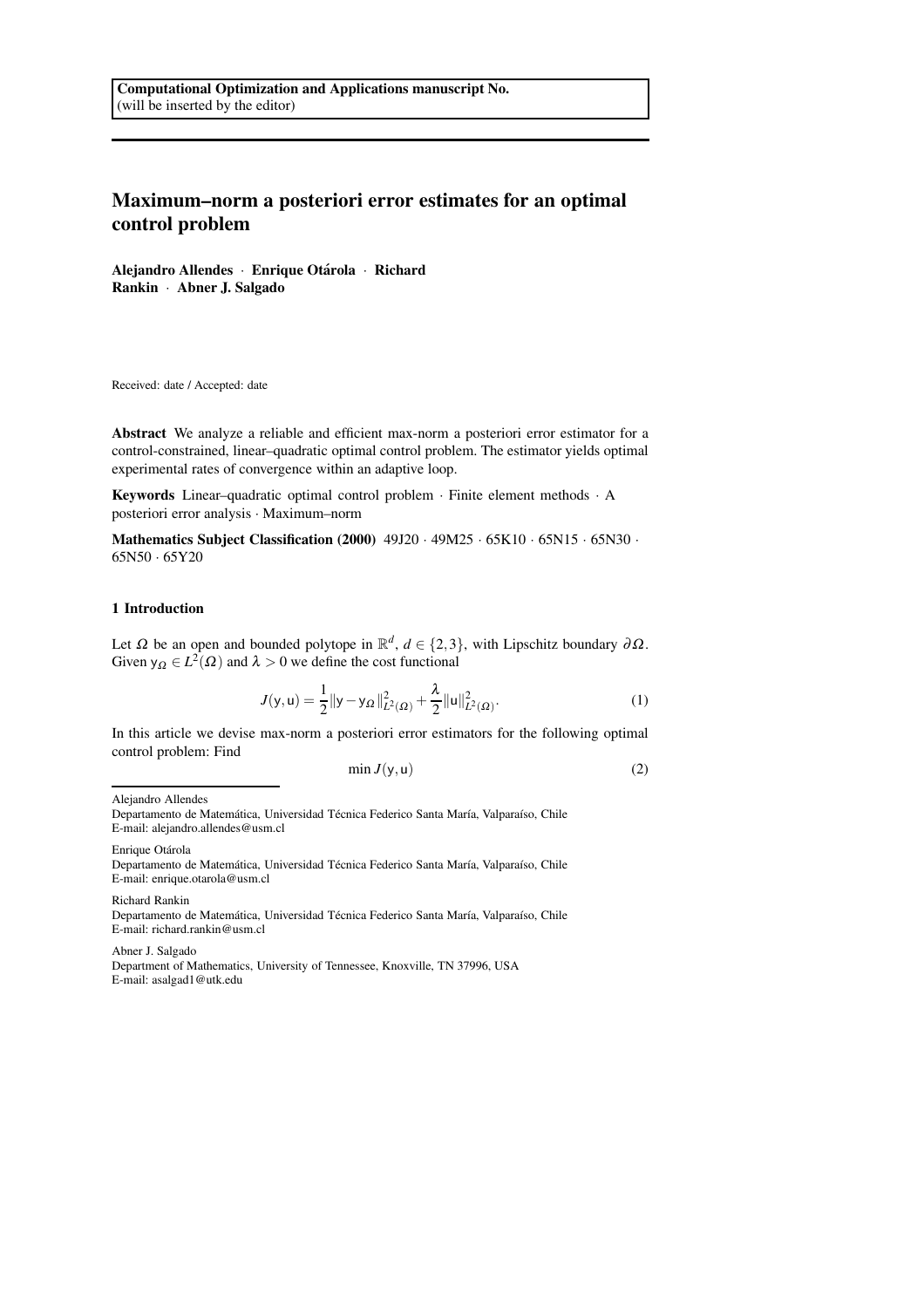subject to, for a given  $f \in L^2(\Omega)$ , the linear elliptic partial differential equation (PDE)

<span id="page-1-0"></span>
$$
-\Delta y = f + u \quad \text{in } \Omega, \qquad y = 0 \quad \text{on } \partial \Omega,
$$
 (3)

and, for  $a, b \in \mathbb{R}$  with  $a \leq b$ , the control constraints

<span id="page-1-1"></span>
$$
u \in \mathbb{U}_{ad}, \qquad \mathbb{U}_{ad} := \{ v \in L^2(\Omega) : a \le v(x) \le b \text{ for almost every } x \text{ in } \Omega \}. \tag{4}
$$

The pioneering work [\[7\]](#page-8-0) presented and analyzed, in two dimensions, the first max-norm a posteriori error estimator for the state equation [\(3\)](#page-1-0). These results were later extended to more dimensions and both nonlinear and geometric problems [\[3,](#page-8-1) [4,](#page-8-2) [8\]](#page-8-3). To our knowledge, max-norm a posteriori error estimation for the optimal control problem  $(2)$ – $(4)$  has not been considered previously in the literature. This is the novelty of our contribution.

### 2 Notation

Let  $\mathcal{T} = \{T\}$  be a conforming simplicial mesh of  $\overline{\Omega}$  [\[5\]](#page-8-4),  $h_T = \text{diam}(T)$  and

$$
\ell_{\mathcal{F}} = |\log(\max_{T \in \mathcal{F}} h_T^{-1})|.
$$
 (5)

We assume that  $\mathscr T$  is a member of a shape regular family of meshes. Define

$$
\mathbb{V}(\mathscr{T}):=\{w\in C^0(\bar{\Omega}):\ w_{|T}\in\mathbb{P}_1(T)\ \forall T\in\mathscr{T}\ \text{and}\ w_{|\partial\Omega}=0\},\qquad \mathbb{U}_{\text{ad}}(\mathscr{T})=\mathbb{U}_{\text{ad}}\cap\mathbb{V}(\mathscr{T}).
$$

We denote by  $\mathscr{S} = \{S\}$  the set of internal  $(d-1)$ -dimensional interelement boundaries of  $\mathscr{T}$  and  $h_S = \text{diam}(S)$ . If  $T \in \mathscr{T}$ ,  $\mathscr{S}_T \subset \mathscr{S}$  is the set of sides of *T*. For  $S \in \mathscr{S}$  we set  $\mathcal{N}_S = \{T^+, T^-\}$  such that  $S = T^+ \cap T^-$ . For  $T \in \mathcal{T}$ , we define

$$
\mathcal{N}_T := \{ T' \in \mathcal{T} : \mathcal{S}_T \cap \mathcal{S}_{T'} \neq \emptyset \}.
$$
 (6)

For  $w_{\mathscr{T}} \in \mathbb{V}(\mathscr{T})$  and  $S \in \mathscr{S}$  with  $\mathscr{N}_S = \{T^+, T^-\}$ , the jump or interelement residual is  $[\nabla w \mathscr{F} \cdot v] = v^+ \cdot \nabla w \mathscr{F} |_{T^+} + v^- \cdot \nabla w \mathscr{F} |_{T^-}$ , where  $v^+$ ,  $v^-$  are the unit normals to *S* pointing towards  $T^+$ ,  $T^- \in \mathcal{T}$ . The  $L^2(\Omega)$  inner product is  $( \cdot, \cdot)$ . By  $A \leq B$  we mean that  $A \leq cB$  for a nonessential constant *c* that might change at each occurrence.

#### 3 Optimal control problem

The necessary and sufficient optimality conditions of [\(2\)](#page-0-0)–[\(4\)](#page-1-1) read: Find  $(\bar{y}, \bar{p}, \bar{u}) \in H_0^1(\Omega) \times$  $H_0^1(\Omega) \times \mathbb{U}_{ad}$  such that

<span id="page-1-2"></span>
$$
\begin{cases}\n(\nabla \bar{y}, \nabla \mathbf{v})_{L^2(\Omega)} = (f + \bar{\mathbf{u}}, \mathbf{v})_{L^2(\Omega)} \forall \mathbf{v} \in H_0^1(\Omega), \\
(\nabla \mathbf{w}, \nabla \bar{\mathbf{p}})_{L^2(\Omega)} = (\bar{y} - \mathbf{y}_\Omega, \mathbf{w})_{L^2(\Omega)} \forall \mathbf{w} \in H_0^1(\Omega), \\
(\bar{\mathbf{p}} + \lambda \bar{\mathbf{u}}, \mathbf{u} - \bar{\mathbf{u}})_{L^2(\Omega)} \ge 0 \forall \mathbf{u} \in \mathbb{U}_{ad}.\n\end{cases} (7)
$$

Following [\[6\]](#page-8-5), there exists  $r > d$  such that  $\bar{y}, \bar{p} \in W^{1,r}(\Omega) \hookrightarrow C(\bar{\Omega})$ . Hence,  $\bar{u} \in C(\bar{\Omega}) \cap$  $H_0^1(\Omega)$  since

<span id="page-1-3"></span>
$$
\bar{\mathbf{u}} = \Pi\left(-\lambda^{-1}\bar{\mathbf{p}}\right), \qquad \Pi\left(w\right)(x) := \min\left\{\mathbf{b}, \max\left\{\mathbf{a}, w(x)\right\}\right\} \text{ for all } x \text{ in } \bar{\Omega}. \tag{8}
$$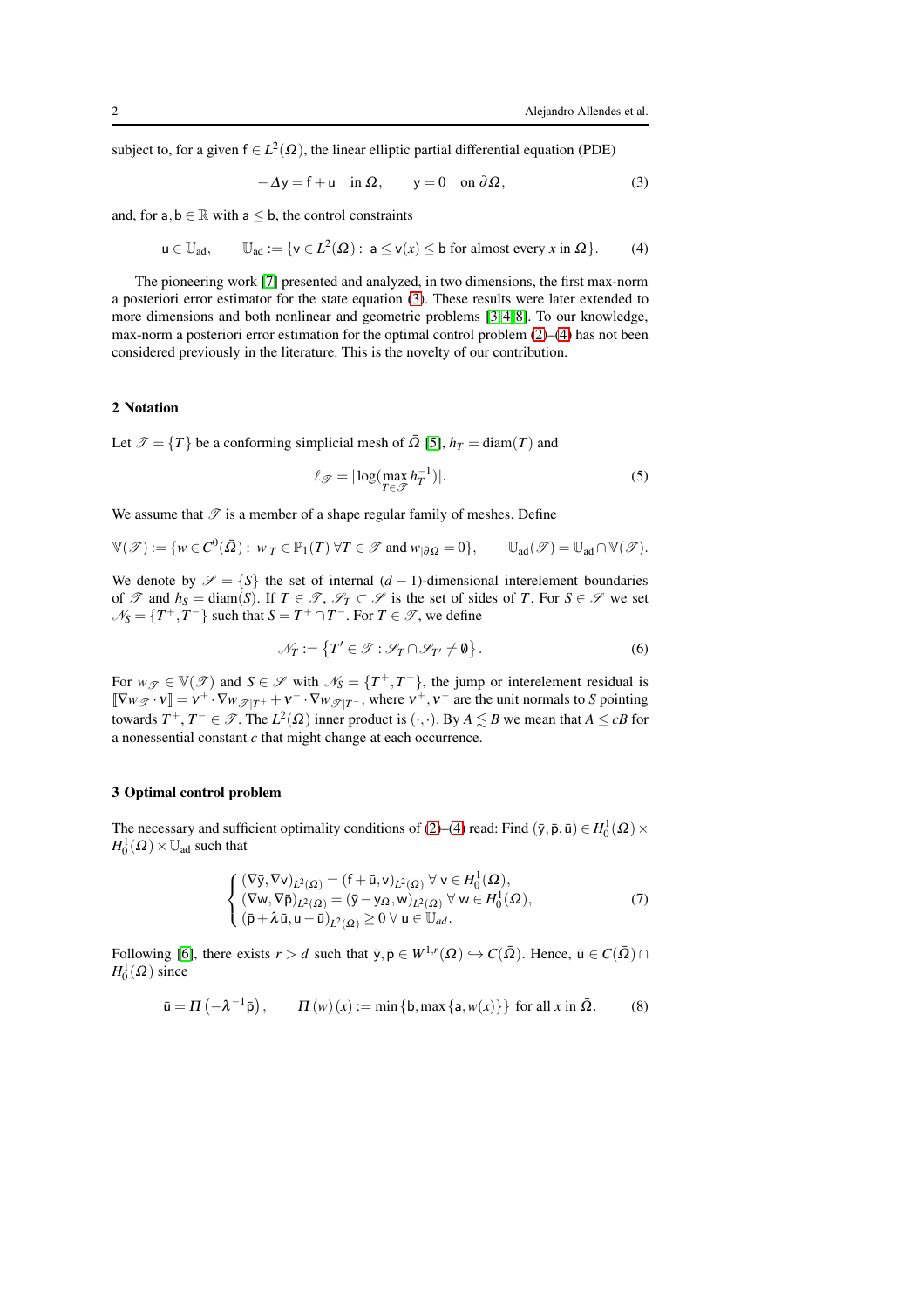For  $\mathscr{G} \subset \Omega$  this operator is nonexpansive in  $L^{\infty}(\mathscr{G})$ , i.e.,

<span id="page-2-1"></span>
$$
||\Pi(w_1) - \Pi(w_2)||_{L^{\infty}(\mathscr{G})} \le ||w_1 - w_2||_{L^{\infty}(\mathscr{G})} \quad \forall w_1, w_2 \in C(\bar{\Omega}).
$$
\n(9)

We approximate the solution of [\(7\)](#page-1-2) by finding  $(\bar{y}_{\mathcal{T}}, \bar{p}_{\mathcal{T}}, \bar{u}_{\mathcal{T}}) \in V(\mathcal{T}) \times V(\mathcal{T}) \times \mathbb{U}_{ad}(\mathcal{T})$ such that

<span id="page-2-0"></span>
$$
\begin{cases}\n(\nabla \bar{y}_{\mathcal{F}}, \nabla \mathbf{v}_{\mathcal{F}})_{L^2(\Omega)} = (f + \bar{u}_{\mathcal{F}}, \mathbf{v}_{\mathcal{F}})_{L^2(\Omega)} \forall \mathbf{v}_{\mathcal{F}} \in \mathbb{V}(\mathcal{F}),\\ \n(\nabla \mathbf{w}_{\mathcal{F}}, \nabla \bar{p}_{\mathcal{F}})_{L^2(\Omega)} = (\bar{y}_{\mathcal{F}} - y_{\Omega}, \mathbf{w}_{\mathcal{F}})_{L^2(\Omega)} \forall \mathbf{w}_{\mathcal{F}} \in \mathbb{V}(\mathcal{F}),\\ \n(\bar{p}_{\mathcal{F}} + \lambda \bar{u}_{\mathcal{F}}, \mathbf{u}_{\mathcal{F}} - \bar{u}_{\mathcal{F}})_{L^2(\Omega)} \geq 0 \,\forall \mathbf{u}_{\mathcal{F}} \in \mathbb{U}_{ad}(\mathcal{F}).\n\end{cases} (10)
$$

# 4 A posteriori error analysis: reliability

We begin by defining the local error indicators

$$
\mathscr{E}_{\mathsf{y}}(\bar{\mathsf{y}}_{\mathscr{T}},\bar{\mathsf{u}}_{\mathscr{T}};\boldsymbol{T}) = h_{\boldsymbol{T}}^{2-d/2} \|\mathsf{f} + \bar{\mathsf{u}}_{\mathscr{T}}\|_{L^{2}(\boldsymbol{T})} + h_{\boldsymbol{T}}\| \|\nabla \bar{\mathsf{y}}_{\mathscr{T}} \cdot \mathsf{v}\|_{L^{\infty}(\partial \boldsymbol{T} \setminus \partial \Omega)},\tag{11}
$$

$$
\mathscr{E}_{\mathsf{p}}(\bar{\mathsf{p}}_{\mathscr{T}}, \bar{\mathsf{y}}_{\mathscr{T}}; T) = h_T^{2-d/2} \|\bar{\mathsf{y}}_{\mathscr{T}} - \mathsf{y}_{\Omega}\|_{L^2(T)} + h_T \|\nabla \bar{\mathsf{p}}_{\mathscr{T}} \cdot \mathsf{v}\|_{L^\infty(\partial T \setminus \partial \Omega)},\tag{12}
$$

$$
\mathscr{E}_{\mathsf{u}}(\bar{\mathsf{u}}_{\mathscr{T}},\bar{\mathsf{p}}_{\mathscr{T}};T)=\|\Pi(-\bar{\mathsf{p}}_{\mathscr{T}}/\lambda)-\bar{\mathsf{u}}_{\mathscr{T}}\|_{L^{\infty}(T)},\tag{13}
$$

$$
\mathscr{E}(\bar{\mathbf{y}}_{\mathscr{T}},\bar{\mathbf{p}}_{\mathscr{T}},\bar{\mathbf{u}}_{\mathscr{T}};\mathbf{T}) = \left(\mathscr{E}_{\mathbf{y}}^{2}(\bar{\mathbf{y}}_{\mathscr{T}},\bar{\mathbf{u}}_{\mathscr{T}};\mathbf{T}) + \mathscr{E}_{\mathbf{p}}^{2}(\bar{\mathbf{p}}_{\mathscr{T}},\bar{\mathbf{y}}_{\mathscr{T}};\mathbf{T}) + \mathscr{E}_{\mathbf{u}}^{2}(\bar{\mathbf{u}}_{\mathscr{T}},\bar{\mathbf{p}}_{\mathscr{T}};\mathbf{T})\right)^{1/2},\qquad(14)
$$

and the global a posteriori error estimators

<span id="page-2-5"></span>
$$
\mathscr{E}_{\mathsf{y}}(\bar{\mathsf{y}}_{\mathscr{T}},\bar{\mathsf{u}}_{\mathscr{T}};\mathscr{T}) = \max_{T \in \mathscr{T}} \mathscr{E}_{\mathsf{y}}(\bar{\mathsf{y}}_{\mathscr{T}},\bar{\mathsf{u}}_{\mathscr{T}};T),\tag{15}
$$

$$
\mathcal{E}_{\mathsf{p}}(\bar{\mathsf{p}}_{\mathcal{F}}, \bar{\mathsf{y}}_{\mathcal{F}}; \mathcal{F}) = \max_{T \in \mathcal{F}} \mathcal{E}_{\mathsf{p}}(\bar{\mathsf{p}}_{\mathcal{F}}, \bar{\mathsf{y}}_{\mathcal{F}}; T),
$$
(16)

$$
\mathcal{E}_{\mathsf{u}}(\bar{\mathsf{u}}_{\mathcal{F}}, \bar{\mathsf{p}}_{\mathcal{F}}; \mathcal{F}) = \max_{T \in \mathcal{F}} \mathcal{E}_{\mathsf{u}}(\bar{\mathsf{u}}_{\mathcal{F}}, \bar{\mathsf{p}}_{\mathcal{F}}; T),
$$
\n(17)

$$
\mathscr{E}(\bar{\mathbf{y}}_{\mathscr{T}},\bar{\mathbf{p}}_{\mathscr{T}},\bar{\mathbf{u}}_{\mathscr{T}};\mathscr{T}) = \left(\mathscr{E}_{\mathbf{y}}^{2}(\bar{\mathbf{y}}_{\mathscr{T}},\bar{\mathbf{u}}_{\mathscr{T}};\mathscr{T}) + \mathscr{E}_{\mathbf{p}}^{2}(\bar{\mathbf{p}}_{\mathscr{T}},\bar{\mathbf{y}}_{\mathscr{T}};\mathscr{T}) + \mathscr{E}_{\mathbf{u}}^{2}(\bar{\mathbf{u}}_{\mathscr{T}},\bar{\mathbf{p}}_{\mathscr{T}};\mathscr{T})\right)^{1/2}.
$$
 (18)

We also introduce two auxilliary variables:  $\hat{y}, \hat{p} \in H_0^1(\Omega)$  which solve, respectively,

$$
(\nabla \hat{\mathbf{y}}, \nabla \mathbf{v}) = (\mathbf{f} + \bar{\mathbf{u}}_{\mathscr{T}}, \mathbf{v}) \quad \forall \mathbf{v} \in H_0^1(\Omega), \quad (\nabla \mathbf{w}, \nabla \hat{\mathbf{p}}) = (\bar{\mathbf{y}}_{\mathscr{T}} - \mathbf{y}_{\Omega}, \mathbf{w}) \quad \forall \mathbf{w} \in H_0^1(\Omega). \tag{19}
$$

We note that  $\hat{y}, \hat{p} \in H_0^1(\Omega) \cap C(\bar{\Omega})$  and thus we can invoke [\[2,](#page-8-6) Lemma 4.2] to conclude that

<span id="page-2-3"></span>
$$
\|\hat{\mathbf{y}} - \bar{\mathbf{y}}_{\mathcal{F}}\|_{L^{\infty}(\Omega)} \lesssim \ell_{\mathcal{F}} \mathscr{E}_{\mathbf{y}}(\bar{\mathbf{y}}_{\mathcal{F}}, \bar{\mathbf{u}}_{\mathcal{F}}; \mathcal{F}), \qquad \|\hat{\mathbf{p}} - \bar{\mathbf{p}}_{\mathcal{F}}\|_{L^{\infty}(\Omega)} \lesssim \ell_{\mathcal{F}} \mathscr{E}_{\mathbf{p}}(\bar{\mathbf{p}}_{\mathcal{F}}, \bar{\mathbf{y}}_{\mathcal{F}}; \mathcal{F}). \tag{20}
$$

Finally, for  $e_{\bar{y}} = \bar{y} - \bar{y}_{\mathcal{T}}$ ,  $e_{\bar{p}} = \bar{p} - \bar{p}_{\mathcal{T}}$  and  $e_{\bar{u}} = \bar{u} - \bar{u}_{\mathcal{T}}$  we define

<span id="page-2-2"></span>
$$
\|(e_{\bar{y}}, e_{\bar{p}}, e_{\bar{u}})\|_{\Omega}^{2} := \|e_{\bar{y}}\|_{L^{\infty}(\Omega)}^{2} + \|e_{\bar{p}}\|_{L^{\infty}(\Omega)}^{2} + \|e_{\bar{u}}\|_{L^{\infty}(\Omega)}^{2}.
$$
\n(21)

<span id="page-2-4"></span>**Theorem 1** (global reliability) *Let*  $(\bar{y}, \bar{p}, \bar{u}) \in H_0^1(\Omega) \times H_0^1(\Omega) \times L^2(\Omega)$  *be the solution to* [\(7\)](#page-1-2) and  $(\bar{y}_{\mathcal{F}}, \bar{p}_{\mathcal{F}}, \bar{u}_{\mathcal{F}}) \in V(\mathcal{F}) \times V(\mathcal{F}) \times U_{ad}(\mathcal{F})$  *its numerical approximation obtained as the solution to* [\(10\)](#page-2-0)*. Then*

$$
\| (e_{\bar{y}}, e_{\bar{p}}, e_{\bar{u}}) \|_{\Omega} \lesssim \max\{1, \ell_{\mathcal{F}}\} \mathcal{E}(\bar{y}_{\mathcal{F}}, \bar{p}_{\mathcal{F}}, \bar{u}_{\mathcal{F}}; \mathcal{F}). \tag{22}
$$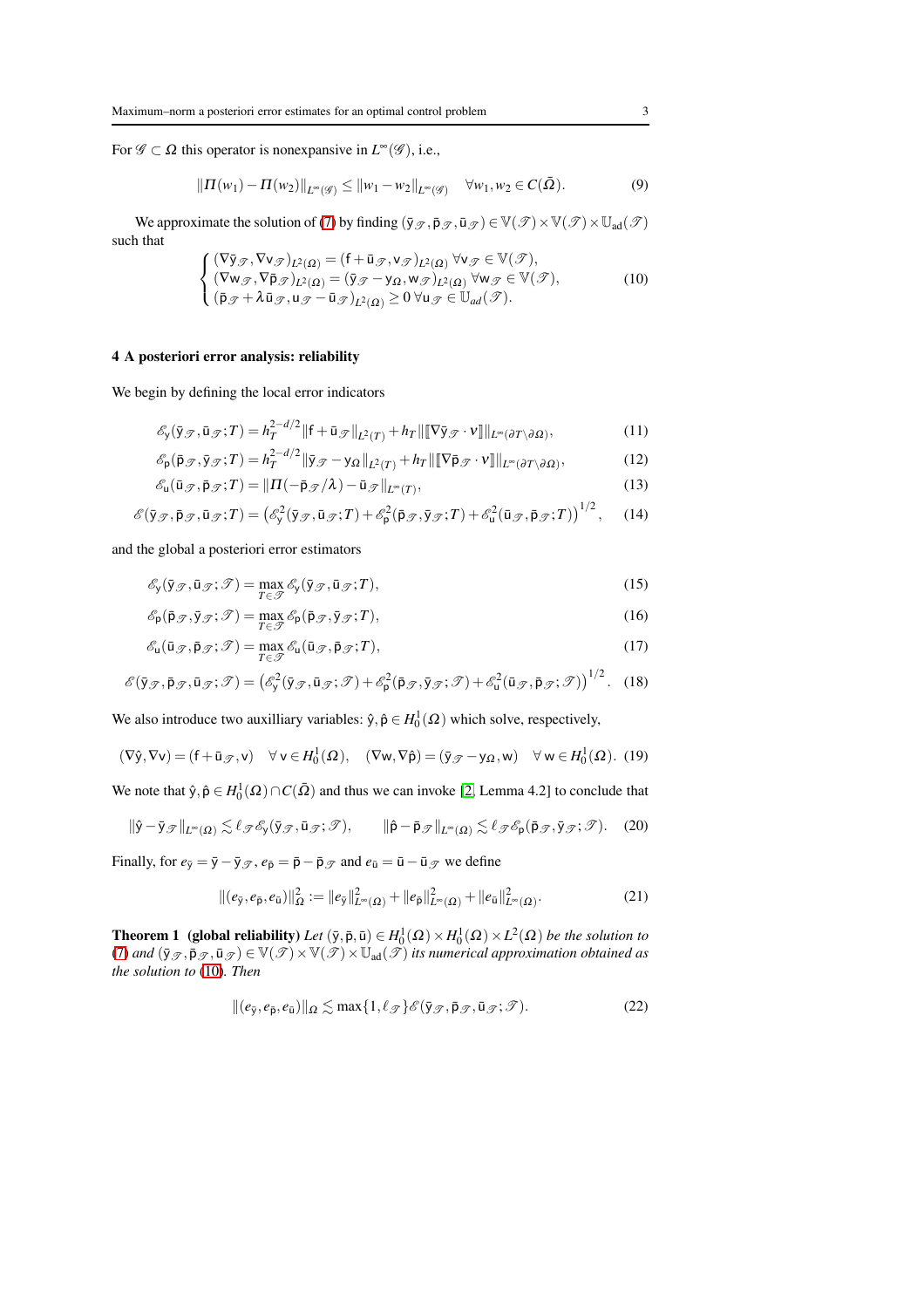*Proof* We proceed in five steps.

Step 1. First we control the error  $\|\bar{\mathbf{u}} - \bar{\mathbf{u}}_{\mathcal{S}}\|_{L^2(\Omega)}$ . Define  $\tilde{\mathbf{u}} = \Pi(-\lambda^{-1}\bar{\mathbf{p}}_{\mathcal{S}})$ , which can be equivalently characterized by

<span id="page-3-0"></span>
$$
(\bar{p}_{\mathscr{T}} + \lambda \tilde{u}, u - \tilde{u}) \ge 0 \quad \forall u \in \mathbb{U}_{ad}.\tag{23}
$$

We first bound  $\|\bar{u} - \tilde{u}\|_{L^2(\Omega)}$ . Set  $u = \tilde{u}$  in [\(7\)](#page-1-2),  $u = \bar{u}$  in [\(23\)](#page-3-0) and add the results to obtain

$$
\lambda \|\bar {\mathbf u}-\tilde {\mathbf u}\|_{L^2(\varOmega)}^2 \leq (\bar {\mathbf p} - \bar {\mathbf p}_{\mathscr{T}},\tilde {\mathbf u} - \bar {\mathbf u}).
$$

To bound the right hand side of the previous expression, we let  $(\tilde{y}, \tilde{p}) \in H_0^1(\Omega) \times H_0^1(\Omega)$  be such that

$$
(\nabla \tilde{\mathbf{y}}, \nabla \mathbf{v}) = (\mathbf{f} + \tilde{\mathbf{u}}, \mathbf{v}) \quad \forall \; \mathbf{v} \in H_0^1(\Omega), \qquad (\nabla \tilde{\mathbf{p}}, \nabla \mathbf{w}) = (\tilde{\mathbf{y}} - \mathbf{y}_\Omega, \mathbf{w}) \quad \forall \; \mathbf{w} \in H_0^1(\Omega).
$$

With the auxilliary adjoint state  $\tilde{p}$  at hand, we thus arrive at

<span id="page-3-1"></span>
$$
\lambda \|\bar{\mathbf{u}} - \tilde{\mathbf{u}}\|_{L^2(\Omega)}^2 \leq (\bar{\mathbf{p}} - \tilde{\mathbf{p}}, \tilde{\mathbf{u}} - \bar{\mathbf{u}}) + (\tilde{\mathbf{p}} - \hat{\mathbf{p}}, \tilde{\mathbf{u}} - \bar{\mathbf{u}}) + (\hat{\mathbf{p}} - \bar{\mathbf{p}}_{\mathscr{T}}, \tilde{\mathbf{u}} - \bar{\mathbf{u}}). \tag{24}
$$

We now observe that  $(\nabla(\tilde{y} - \tilde{y}), \nabla v) = (\tilde{u} - \bar{u}, v)$  for all  $v \in H_0^1(\Omega)$  and  $(\nabla w, \nabla(\bar{p} - \tilde{p})) =$  $(\bar{y} - \tilde{y}, w)$   $\forall w \in H_0^1(\Omega)$ . Hence,

$$
(\bar{\mathsf{p}}-\tilde{\mathsf{p}},\tilde{\mathsf{u}}-\bar{\mathsf{u}})=(\nabla(\tilde{\mathsf{y}}-\bar{\mathsf{y}}),\nabla(\bar{\mathsf{p}}-\tilde{\mathsf{p}}))=-\|\bar{\mathsf{y}}-\tilde{\mathsf{y}}\|^2_{L^2(\Omega)}\leq 0.
$$

In view of this, an application of the Cauchy–Schwarz and Young's inequalities to [\(24\)](#page-3-1) yields

<span id="page-3-2"></span>
$$
\|\bar{\mathbf{u}} - \tilde{\mathbf{u}}\|_{L^2(\Omega)}^2 \lesssim \|\tilde{\mathbf{p}} - \hat{\mathbf{p}}\|_{L^2(\Omega)}^2 + \|\hat{\mathbf{p}} - \bar{\mathbf{p}}_{\mathcal{F}}\|_{L^2(\Omega)}^2.
$$
 (25)

We now control  $\|\tilde{\mathbf{p}} - \hat{\mathbf{p}}\|_{L^2(\Omega)}^2$ . Since  $(\nabla w, \nabla(\tilde{\mathbf{p}} - \hat{\mathbf{p}})) = (\tilde{\mathbf{y}} - \tilde{\mathbf{y}}_{\mathcal{T}}, w)$ , for all  $w \in H_0^1(\Omega)$ , we have that

$$
\begin{aligned} \|\tilde{\mathsf{p}}-\hat{\mathsf{p}}\|^2_{L^2(\Omega)} \lesssim & (\nabla(\tilde{\mathsf{p}}-\hat{\mathsf{p}}), \nabla(\tilde{\mathsf{p}}-\hat{\mathsf{p}})) \\ =& (\tilde{\mathsf{y}}-\bar{\mathsf{y}}_\mathscr{T}, \tilde{\mathsf{p}}-\hat{\mathsf{p}}) \lesssim \Big( \|\tilde{\mathsf{y}}-\hat{\mathsf{y}}\|_{L^2(\Omega)} + \|\hat{\mathsf{y}}-\bar{\mathsf{y}}_\mathscr{T}\|_{L^2(\Omega)} \Big) \, \|\tilde{\mathsf{p}}-\hat{\mathsf{p}}\|_{L^2(\Omega)} . \end{aligned}
$$

Consequently,  $\|\tilde{\mathbf{p}} - \hat{\mathbf{p}}\|_{L^2(\Omega)} \lesssim \|\tilde{\mathbf{y}} - \hat{\mathbf{y}}\|_{L^2(\Omega)} + \|\hat{\mathbf{y}} - \bar{\mathbf{y}}_{\mathcal{T}}\|_{L^2(\Omega)}$ . This, in conjunction with [\(25\)](#page-3-2), yields

<span id="page-3-3"></span>
$$
\|\bar{\mathbf{u}} - \tilde{\mathbf{u}}\|_{L^2(\Omega)}^2 \lesssim \|\tilde{\mathbf{y}} - \hat{\mathbf{y}}\|_{L^2(\Omega)}^2 + \|\hat{\mathbf{y}} - \bar{\mathbf{y}}_{\mathcal{F}}\|_{L^2(\Omega)}^2 + \|\hat{\mathbf{p}} - \bar{\mathbf{p}}_{\mathcal{F}}\|_{L^2(\Omega)}^2.
$$
 (26)

Upon observing that  $(\nabla(\tilde{y} - \hat{y}), \nabla v) = (\tilde{u} - \bar{u}_{\mathscr{T}}, v)$ , for all  $v \in H_0^1(\Omega)$ , we obtain that

$$
\|\tilde{\mathbf{y}} - \hat{\mathbf{y}}\|_{L^2(\Omega)}^2 \lesssim (\nabla(\tilde{\mathbf{y}} - \hat{\mathbf{y}}), \nabla(\tilde{\mathbf{y}} - \hat{\mathbf{y}})) = (\tilde{\mathbf{u}} - \bar{\mathbf{u}}_{\mathscr{T}}, \tilde{\mathbf{y}} - \hat{\mathbf{y}}) \leq \|\tilde{\mathbf{u}} - \bar{\mathbf{u}}_{\mathscr{T}}\|_{L^2(\Omega)} \|\tilde{\mathbf{y}} - \hat{\mathbf{y}}\|_{L^2(\Omega)}
$$

and hence,  $\|\tilde{y} - \hat{y}\|_{L^2(\Omega)} \lesssim \|\tilde{u} - \bar{u}_{\mathscr{T}}\|_{L^2(\Omega)}$ . Combining this with [\(26\)](#page-3-3) implies that

$$
\|\bar{\mathbf{u}}-\tilde{\mathbf{u}}\|_{L^2(\Omega)}^2 \lesssim \|\tilde{\mathbf{u}}-\bar{\mathbf{u}}_{\mathscr{T}}\|_{L^2(\Omega)}^2 + \|\hat{\mathbf{y}}-\bar{\mathbf{y}}_{\mathscr{T}}\|_{L^2(\Omega)}^2 + \|\hat{\mathbf{p}}-\bar{\mathbf{p}}_{\mathscr{T}}\|_{L^2(\Omega)}^2.
$$

The triangle inequality then allows us to conclude that

<span id="page-3-4"></span>
$$
\|\bar{\mathbf{u}} - \bar{\mathbf{u}}_{\mathscr{T}}\|_{L^2(\Omega)}^2 \lesssim \|\tilde{\mathbf{u}} - \bar{\mathbf{u}}_{\mathscr{T}}\|_{L^2(\Omega)}^2 + \|\hat{\mathbf{y}} - \bar{\mathbf{y}}_{\mathscr{T}}\|_{L^2(\Omega)}^2 + \|\hat{\mathbf{p}} - \bar{\mathbf{p}}_{\mathscr{T}}\|_{L^2(\Omega)}^2 \lesssim \|\tilde{\mathbf{u}} - \bar{\mathbf{u}}_{\mathscr{T}}\|_{L^\infty(\Omega)}^2 + \|\hat{\mathbf{y}} - \bar{\mathbf{y}}_{\mathscr{T}}\|_{L^\infty(\Omega)}^2 + \|\hat{\mathbf{p}} - \bar{\mathbf{p}}_{\mathscr{T}}\|_{L^\infty(\Omega)}^2.
$$
\n(27)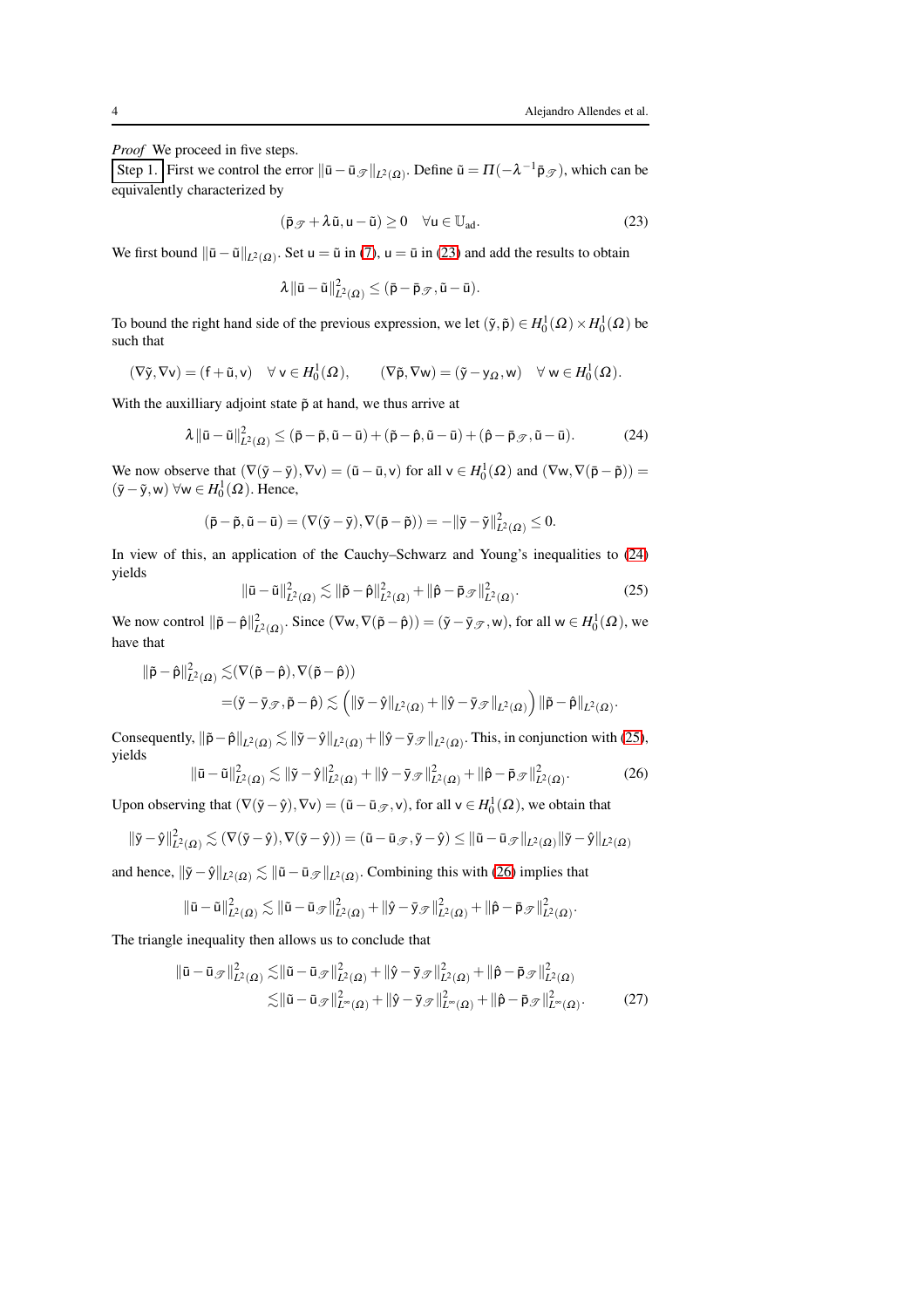Step 2. In this step we control  $\|\bar{y} - \bar{y}_{\mathscr{T}}\|_{L^{\infty}(\Omega)}$ . In view of the results of [\[6\]](#page-8-5) there exists  $r > d$  such that

$$
\|\bar{\mathsf{y}}-\hat{\mathsf{y}}\|_{L^\infty(\Omega)} \lesssim \|\bar{\mathsf{y}}-\hat{\mathsf{y}}\|_{W^{1,r}(\Omega)} \lesssim \|\bar{\mathsf{u}}-\bar{\mathsf{u}}_\mathscr{T}\|_{L^2(\Omega)}.
$$

Consequently, the triangle inequality and [\(27\)](#page-3-4) give us that

<span id="page-4-0"></span>
$$
\|\bar{\mathbf{y}} - \bar{\mathbf{y}}_{\mathcal{F}}\|_{L^{\infty}(\Omega)}^2 \lesssim \|\hat{\mathbf{y}} - \bar{\mathbf{y}}_{\mathcal{F}}\|_{L^{\infty}(\Omega)}^2 + \|\hat{\mathbf{p}} - \bar{\mathbf{p}}_{\mathcal{F}}\|_{L^{\infty}(\Omega)}^2 + \|\tilde{\mathbf{u}} - \bar{\mathbf{u}}_{\mathcal{F}}\|_{L^{\infty}(\Omega)}^2.
$$
 (28)

Step 3. To bound  $\|\bar{\mathsf{p}} - \bar{\mathsf{p}}_{\mathscr{T}}\|_{L^{\infty}(\Omega)}$  we again use [\[6\]](#page-8-5) to conclude that there exists  $r > d$  such that

$$
\|\bar{{\mathsf{p}}}-\hat{{\mathsf{p}}}\|_{L^\infty(\Omega)}\lesssim \|\bar{{\mathsf{p}}}-\hat{{\mathsf{p}}}\|_{W^{1,r}(\Omega)}\lesssim \|\bar{{\mathsf{y}}}-\bar{{\mathsf{y}}}_\mathscr{T}\|_{L^2(\Omega)}\lesssim \|\bar{{\mathsf{y}}}-\bar{{\mathsf{y}}}_\mathscr{T}\|_{L^\infty(\Omega)}.
$$

Thus, this estimate and [\(28\)](#page-4-0) imply that

$$
\|\bar{\mathbf{p}} - \bar{\mathbf{p}}_{\mathscr{T}}\|_{L^{\infty}(\Omega)}^2 \lesssim \|\bar{\mathbf{p}} - \hat{\mathbf{p}}\|_{L^{\infty}(\Omega)}^2 + \|\hat{\mathbf{p}} - \bar{\mathbf{p}}_{\mathscr{T}}\|_{L^{\infty}(\Omega)}^2
$$
  

$$
\lesssim \|\hat{\mathbf{y}} - \bar{\mathbf{y}}_{\mathscr{T}}\|_{L^{\infty}(\Omega)}^2 + \|\hat{\mathbf{p}} - \bar{\mathbf{p}}_{\mathscr{T}}\|_{L^{\infty}(\Omega)}^2 + \|\tilde{\mathbf{u}} - \bar{\mathbf{u}}_{\mathscr{T}}\|_{L^{\infty}(\Omega)}^2.
$$
 (29)

Step 4. The goal of this step is to control the error  $\|\bar{\mathbf{u}} - \bar{\mathbf{u}}_{\mathcal{S}}\|_{L^{\infty}(\Omega)}$ . We begin with the basic estimate

<span id="page-4-2"></span><span id="page-4-1"></span>
$$
\|\bar{\mathbf{u}} - \bar{\mathbf{u}}_{\mathscr{T}}\|_{L^{\infty}(\Omega)} \le \|\bar{\mathbf{u}} - \tilde{\mathbf{u}}\|_{L^{\infty}(\Omega)} + \|\tilde{\mathbf{u}} - \bar{\mathbf{u}}_{\mathscr{T}}\|_{L^{\infty}(\Omega)}.
$$
\n(30)

Using [\(9\)](#page-2-1) we have that  $\|\bar{\mathbf{u}} - \tilde{\mathbf{u}}\|_{L^{\infty}(\Omega)} = \| \Pi(-\lambda^{-1}\bar{\mathbf{p}}) - \Pi(-\lambda^{-1}\bar{\mathbf{p}}_{\mathcal{F}}) \|_{L^{\infty}(\Omega)} \lesssim \| \bar{\mathbf{p}} - \bar{\mathbf{p}}_{\mathcal{F}} \|_{L^{\infty}(\Omega)}$ . Therefore, upon combining this with [\(30\)](#page-4-1) and [\(29\)](#page-4-2), we can conclude that

<span id="page-4-3"></span>
$$
\|\bar{\mathbf{u}} - \bar{\mathbf{u}}_{\mathscr{T}}\|_{L^{\infty}(\Omega)}^2 \lesssim \|\hat{\mathbf{y}} - \bar{\mathbf{y}}_{\mathscr{T}}\|_{L^{\infty}(\Omega)}^2 + \|\hat{\mathbf{p}} - \bar{\mathbf{p}}_{\mathscr{T}}\|_{L^{\infty}(\Omega)}^2 + \|\tilde{\mathbf{u}} - \bar{\mathbf{u}}_{\mathscr{T}}\|_{L^{\infty}(\Omega)}^2. \tag{31}
$$

Step 5. The claimed result follows upon gathering [\(28\)](#page-4-0), [\(29\)](#page-4-2) and [\(31\)](#page-4-3), and using [\(17\)](#page-2-2) and  $(20).$  $(20).$ 

## 5 A posteriori error analysis: efficiency

Let  $\mathcal{P}_{\mathcal{F}}$  denote the *L*<sup>2</sup>-projection onto piecewise linear, over  $\mathcal{F}$ , functions. For  $g \in L^2(\Omega)$ and  $\mathcal{M} \subset \mathcal{T}$  we define

$$
\operatorname{osc}_{\mathscr{F}}(g;\mathscr{M})^2 = \sum_{T \in \mathscr{M}} h_T^{4-d} \|g - \mathscr{P}_{\mathscr{F}}g\|_{L^2(T)}^2.
$$
 (32)

**Lemma [1](#page-2-4)** (local efficiency of  $\mathcal{E}_y$ ) *In the setting of Theorem 1* we have that

<span id="page-4-4"></span>
$$
\mathscr{E}_{\mathsf{y}}(\bar{\mathsf{y}}_{\mathscr{T}},\bar{\mathsf{u}}_{\mathscr{T}};T) \lesssim \|\bar{\mathsf{y}}-\bar{\mathsf{y}}_{\mathscr{T}}\|_{L^{\infty}(\mathscr{N}_{T})} + h_{T}^{2}\|\bar{\mathsf{u}} - \bar{\mathsf{u}}_{\mathscr{T}}\|_{L^{\infty}(\mathscr{N}_{T})} + \mathrm{osc}_{\mathscr{T}}(\mathsf{f};\mathscr{N}_{T}),\qquad(33)
$$

*where the hidden constant is independent of the size of the elements in the mesh*  $\mathcal{T}$  *and*  $\sharp \mathcal{T}$ *.* 

*Proof* Let  $v \in H_0^1(\Omega)$  be such that  $v_{|T} \in C^2(T)$  for all  $T \in \mathcal{T}$ . Using [\(7\)](#page-1-2) and integrating by parts yields

$$
\int_{\Omega} \nabla (\bar{y} - \bar{y}_{\mathscr{T}}) \cdot \nabla \mathsf{v} = \sum_{T \in \mathscr{T}} \int_{T} (f + \bar{u}) \mathsf{v} + \sum_{S \in \mathscr{S}} \int_{S} [\nabla \bar{y}_{\mathscr{T}} \cdot \mathsf{v}] \mathsf{v}.
$$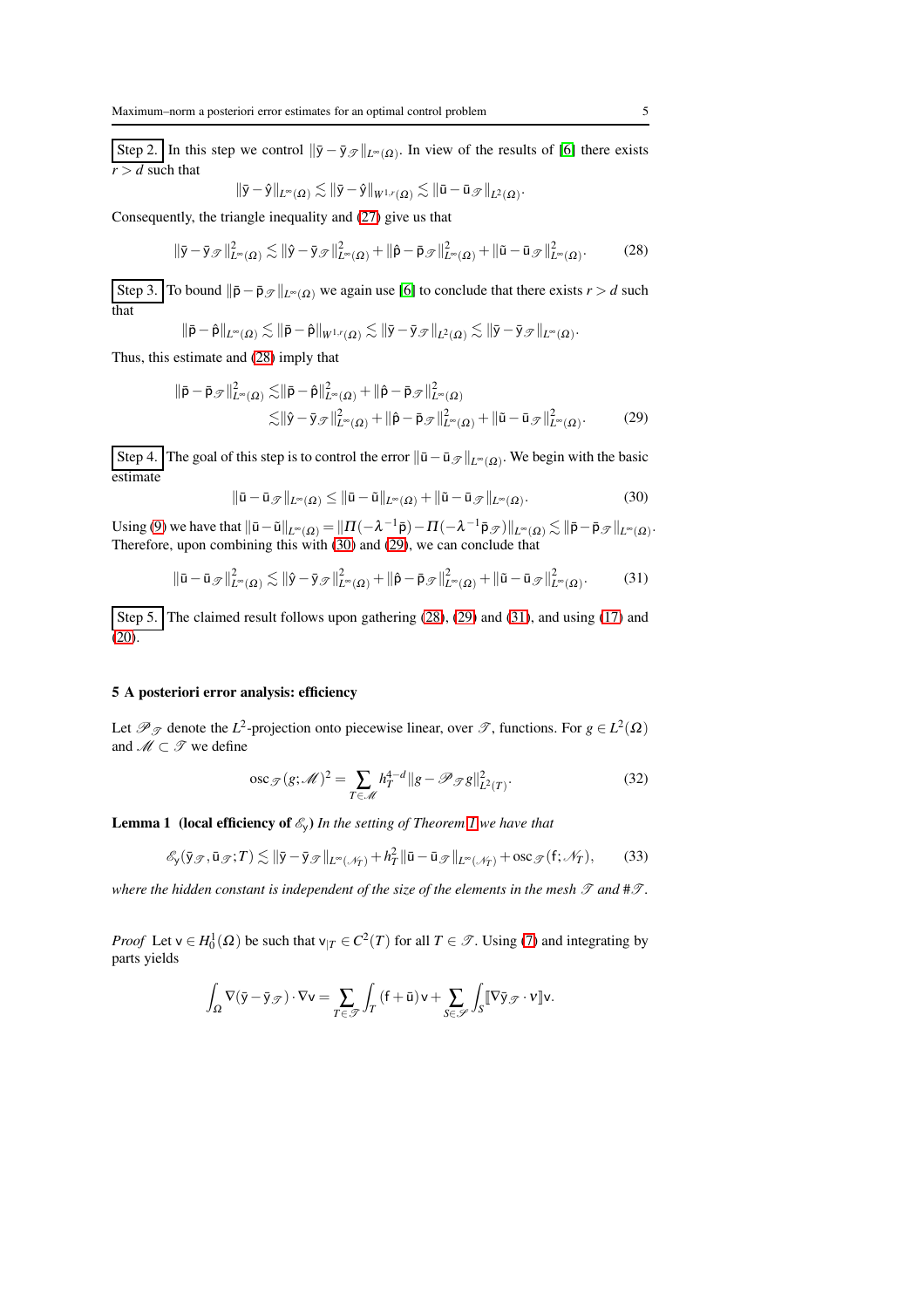Since on each  $T \in \mathcal{T}$  we have that  $v \in C^2(T)$ , we again apply integration by parts to conclude that

$$
\int_\Omega \nabla (\bar{\mathbf{y}}-\bar{\mathbf{y}}_\mathscr{T})\cdot \nabla \mathbf{v}=-\sum_{T\in\mathscr{T}}\int_T \varDelta \mathbf{v}(\bar{\mathbf{y}}-\bar{\mathbf{y}}_\mathscr{T})-\sum_{S\in\mathscr{S}}\int_S [\![\nabla \mathbf{v}\cdot \mathbf{v}]\!](\bar{\mathbf{y}}-\bar{\mathbf{y}}_\mathscr{T}).
$$

In conclusion, since the left hand sides of the previous expressions coincide, we arrive at the identity

<span id="page-5-0"></span>
$$
\sum_{T \in \mathcal{F}} \int_{T} (f + \bar{u}) v + \sum_{S \in \mathcal{S}} \int_{S} [\nabla \bar{y}_{\mathcal{F}} \cdot v] v = - \sum_{T \in \mathcal{F}} \int_{T} \Delta v (\bar{y} - \bar{y}_{\mathcal{F}}) - \sum_{S \in \mathcal{S}} \int_{S} [\nabla v \cdot v] (\bar{y} - \bar{y}_{\mathcal{F}}), \tag{34}
$$

for every  $v \in H_0^1(\Omega)$  such that  $v_{|T} \in C^2(T)$  for all  $T \in \mathcal{T}$ . We now proceed, on the basis of [\(15\)](#page-2-5), in two steps.

Step 1. Let  $T \in \mathcal{T}$ . We begin with the basic estimate

<span id="page-5-2"></span>
$$
h_T^{2-d/2} \|f + \bar{u}_{\mathscr{T}}\|_{L^2(T)} \le h_T^{2-d/2} \|\mathscr{P}_{\mathscr{T}}f + \bar{u}_{\mathscr{T}}\|_{L^2(T)} + h_T^{2-d/2} \|f - \mathscr{P}_{\mathscr{T}}f\|_{L^2(T)}.
$$
 (35)

By letting  $v = \beta_T = (\mathcal{P}_{\mathcal{T}}f + \bar{u}_{\mathcal{T}})\varphi_T^2$  in [\(34\)](#page-5-0), where  $\varphi_T$  is the standard bubble function over *T* [\[1,](#page-8-7)9], we obtain that

<span id="page-5-1"></span>
$$
\int_{T} (\mathscr{P}_{\mathscr{T}}f + \bar{u}_{\mathscr{T}}) \beta_{T} = -\int_{T} \Delta \beta_{T} (\bar{y} - \bar{y}_{\mathscr{T}}) - \int_{T} (\bar{u} - \bar{u}_{\mathscr{T}}) \beta_{T} - \int_{T} (f - \mathscr{P}_{\mathscr{T}}f) \beta_{T}, \quad (36)
$$

since  $\int_S [\nabla \beta_T \cdot v](\bar{y} - \bar{y}_{\mathcal{T}}) = 0$  for all  $S \in \mathcal{S}$ . We now bound each term on the right–hand side of [\(36\)](#page-5-1) separately. Since  $\Delta(\mathscr{P}_{\mathscr{T}}f + \bar{u}_{\mathscr{T}}) = 0$  on *T*, we have that  $\Delta\beta_T = 4\bar{\nabla}(\mathscr{P}_{\mathscr{T}}f +$  $\bar{\mathbf{u}}_{\mathcal{F}}$ ) ·  $\nabla \varphi_T \varphi_T + 2(\mathscr{P}_{\mathcal{F}} f + \bar{\mathbf{u}}_{\mathcal{F}})(\varphi_T \Delta \varphi_T + \nabla \varphi_T \cdot \nabla \varphi_T)$ . This equality, the properties of the bubble function  $\varphi_T$  and an inverse inequality allow us to conclude that

$$
\left| \int_T \Delta \beta_T (\bar{\mathbf{y}} - \bar{\mathbf{y}}_{\mathcal{F}}) \right|
$$
  
\n
$$
\leq \left( h_T^{d/2-1} \|\nabla (\mathcal{P}_{\mathcal{F}} f + \bar{\mathbf{u}}_{\mathcal{F}}) \|_{L^2(T)} + h_T^{d/2-2} \|\mathcal{P}_{\mathcal{F}} f + \bar{\mathbf{u}}_{\mathcal{F}} \|_{L^2(T)} \right) \|\bar{\mathbf{y}} - \bar{\mathbf{y}}_{\mathcal{F}} \|_{L^{\infty}(T)}
$$
  
\n
$$
\lesssim h_T^{d/2-2} \|\mathcal{P}_{\mathcal{F}} f + \bar{\mathbf{u}}_{\mathcal{F}} \|_{L^2(T)} \|\bar{\mathbf{y}} - \bar{\mathbf{y}}_{\mathcal{F}} \|_{L^{\infty}(T)}.
$$

In addition, we have that

$$
\left| \int_T (\bar{\mathbf{u}} - \bar{\mathbf{u}}_{\mathscr{T}}) \beta_T \right| \lesssim \left\| \bar{\mathbf{u}} - \bar{\mathbf{u}}_{\mathscr{T}} \right\|_{L^2(T)} \|\mathscr{P}_{\mathscr{T}} f + \bar{\mathbf{u}}_{\mathscr{T}}\|_{L^2(T)} \le \left\| \int_T^{d/2} \left\| \bar{\mathbf{u}} - \bar{\mathbf{u}}_{\mathscr{T}} \right\|_{L^\infty(T)} \|\mathscr{P}_{\mathscr{T}} f + \bar{\mathbf{u}}_{\mathscr{T}}\|_{L^2(T)} \right\|_{L^2(T)}
$$

and

$$
\left|\int_T (f - \mathscr{P}_{\mathscr{T}}f)\beta_T\right| \lesssim \|f - \mathscr{P}_{\mathscr{T}}f\|_{L^2(T)} \|\mathscr{P}_{\mathscr{T}}f + \bar{u}_{\mathscr{T}}\|_{L^2(T)}.
$$

In view of the fact that  $\|\mathcal{P}_{\mathcal{F}}f + \bar{u}_{\mathcal{F}}\|_{L^2(T)}^2 \lesssim \int_T (\mathcal{P}_{\mathcal{F}}f + \bar{u}_{\mathcal{F}}) \beta_T$ , the previous findings allow us to state that

$$
h_T^{2-d/2}\|\mathscr{P}_{\mathscr{T}}f+\bar{\mathbf{u}}_{\mathscr{T}}\|_{L^2(T)}\lesssim \|\bar{\mathbf{y}}-\bar{\mathbf{y}}_{\mathscr{T}}\|_{L^\infty(T)}+h_T^2\|\bar{\mathbf{u}}-\bar{\mathbf{u}}_{\mathscr{T}}\|_{L^\infty(T)}+h_T^{2-d/2}\|\mathbf{f}-\mathscr{P}_{\mathscr{T}}f\|_{L^2(T)}.
$$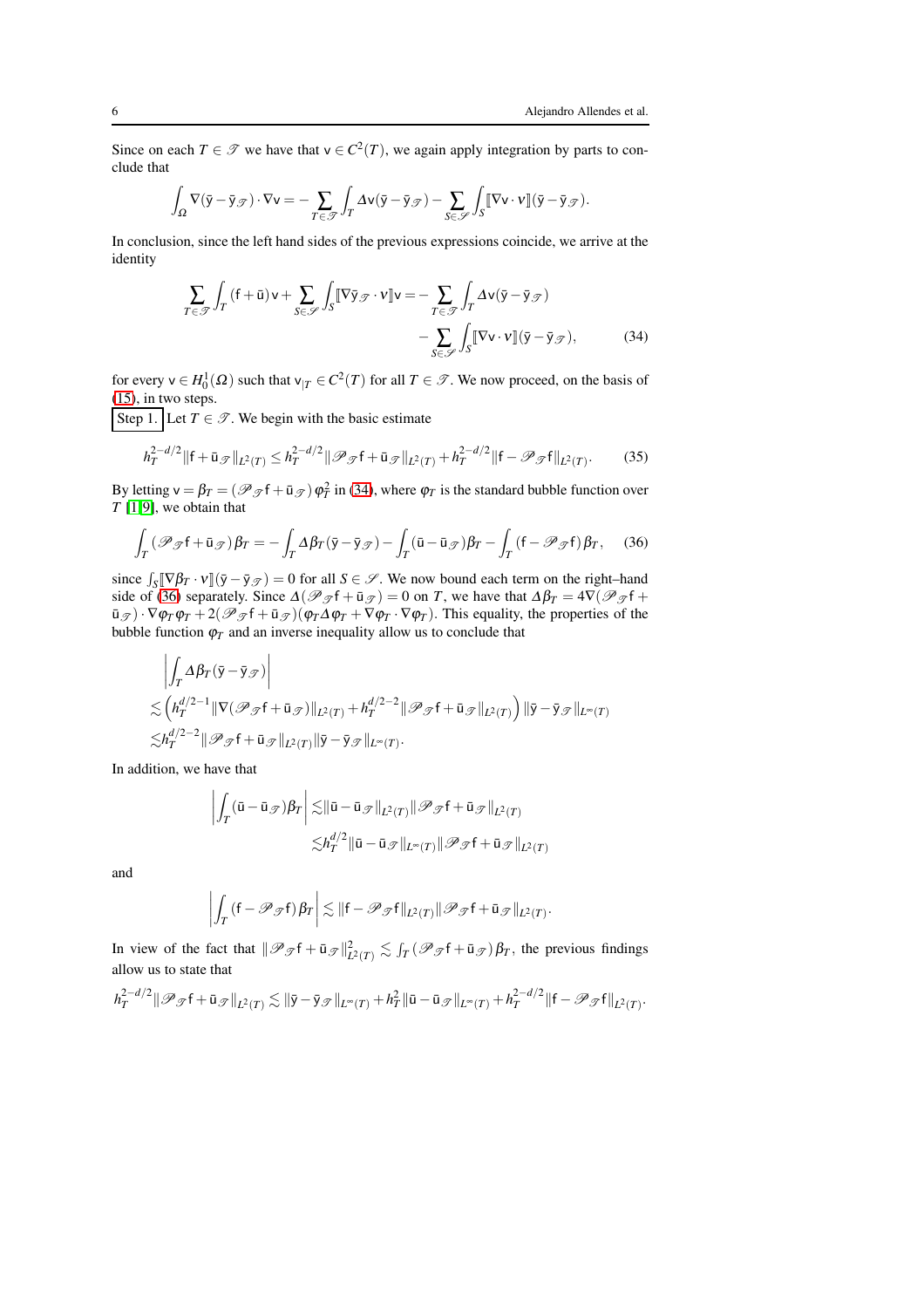Consequently, using [\(35\)](#page-5-2) we conclude that

<span id="page-6-1"></span>
$$
h_T^{2-d/2} \|\mathscr{P}_{\mathscr{T}}f + \bar{\mathbf{u}}_{\mathscr{T}}\|_{L^2(T)} \lesssim \|\bar{\mathbf{y}} - \bar{\mathbf{y}}_{\mathscr{T}}\|_{L^\infty(T)} + h_T^2 \|\bar{\mathbf{u}} - \bar{\mathbf{u}}_{\mathscr{T}}\|_{L^\infty(T)} + \text{osc}_{\mathscr{T}}(f;T). \tag{37}
$$

Step 2. Let  $T \in \mathcal{T}$  and  $S \in \mathcal{S}_T$ . We proceed to control  $h_T ||[\nabla \bar{y}_{\mathcal{T}} \cdot \mathbf{v}]]|_{L^{\infty}(S)}$  in [\(15\)](#page-2-5). To do this, we use the property

<span id="page-6-0"></span>
$$
|S|\|\[\nabla \bar{\mathbf{y}}_{\mathcal{F}} \cdot \mathbf{v}]\|_{L^{\infty}(S)} \lesssim \left| \int_{S} [\nabla \bar{\mathbf{y}}_{\mathcal{F}} \cdot \mathbf{v}]\varphi_{S} \right|,
$$
\n(38)

of  $\varphi$ *s*, the standard bubble function over *S* [\[1,](#page-8-7)9]. We now let  $v = \varphi$ *s* in [\(34\)](#page-5-0) and arrive at

$$
\begin{split}\n&\left|\int_{S} \left\|\nabla \bar{y}_{\mathscr{T}} \cdot \mathbf{v}\right\| \varphi_{S}\right| \\
&\leq \sum_{T' \in \mathscr{N}_{S}} \int_{T'} \left|f + \bar{u} \right| \varphi_{S} + \sum_{T' \in \mathscr{N}_{S}} \int_{T'} \left| \bar{y} - \bar{y}_{\mathscr{T}} \right| \left| \Delta \varphi_{S} \right| + \sum_{T' \in \mathscr{N}_{S}} \sum_{S' \in \mathscr{S}_{T'}} \int_{S'} \left| \bar{y} - \bar{y}_{\mathscr{T}} \right| \left\| \left[ \nabla \varphi_{S} \cdot \mathbf{v} \right] \right| \\
&\lesssim \sum_{T' \in \mathscr{N}_{S}} |T'|^{1/2} \left( \left\| f + \bar{u}_{\mathscr{T}} \right\|_{L^{2}(T')} + |T'|^{1/2} \right\| \bar{u} - \bar{u}_{\mathscr{T}} \right\|_{L^{\infty}(T')} \right) \\
&\quad + \sum_{T' \in \mathscr{N}_{S}} \left( h_{S}^{-2} |T'| + h_{S}^{-1} \sum_{S' \in \mathscr{S}_{T'}} |S'| \right) \left\| \bar{y} - \bar{y}_{\mathscr{T}} \right\|_{L^{\infty}(T')}.\n\end{split}
$$

In view of the fact that  $h_T |S|^{-1} \approx h_T^{2-d}$ , the previous estimate combined with [\(38\)](#page-6-0) and [\(37\)](#page-6-1) yields the bound

$$
h_T \|\|\nabla \bar{\mathsf{y}}_\mathscr{T} \cdot \mathsf{v}\|\|_{L^\infty(S)} \lesssim h_T^2 \|\bar{\mathsf{u}} - \bar{\mathsf{u}}_\mathscr{T}\|_{L^\infty(\mathscr{N}_S)} + \|\bar{\mathsf{y}} - \bar{\mathsf{y}}_\mathscr{T}\|_{L^\infty(\mathscr{N}_S)} + \mathrm{osc}_{\mathscr{T}}(\mathsf{f};\mathscr{N}_S).
$$

We finally combine the results of Step 1 and 2 and arrive at the desired estimate [\(33\)](#page-4-4). This concludes the proof.

Similar arguments to the ones elaborated in the proof of Lemma [1](#page-4-4) allow us to conclude the following result.

**Lemma 2** (local efficiency of  $\mathcal{E}_p$ ) *In the setting of Theorem [1](#page-2-4)* we have that

<span id="page-6-2"></span>
$$
\mathscr{E}_{\mathsf{p}}(\bar{\mathsf{p}}_{\mathscr{T}}, \bar{\mathsf{y}}_{\mathscr{T}}; T) \lesssim \|\bar{\mathsf{p}} - \bar{\mathsf{p}}_{\mathscr{T}}\|_{L^{\infty}(\mathcal{M}_{T})} + h_{T}^{2} \|\bar{\mathsf{y}} - \bar{\mathsf{y}}_{\mathscr{T}}\|_{L^{\infty}(\mathcal{M}_{T})} + \mathrm{osc}_{\mathscr{T}}(\mathsf{y}_{\Omega}; \mathcal{N}_{T}), \tag{39}
$$

*where the hidden constant is independent of the size of the elements in the mesh*  $\mathcal{T}$  *and* # $\mathcal{T}$ *.* 

**Lemma 3** (local efficiency of  $\mathcal{E}_{\mu}$ ) *In the setting of Theorem [1](#page-2-4)* we have that

<span id="page-6-3"></span>
$$
\mathscr{E}_{\mathsf{u}}(\bar{\mathsf{u}}_{\mathscr{T}},\bar{\mathsf{p}}_{\mathscr{T}};T)\lesssim \|\bar{\mathsf{u}}-\bar{\mathsf{u}}_{\mathscr{T}}\|_{L^{\infty}(T)}+\|\bar{\mathsf{p}}-\bar{\mathsf{p}}_{\mathscr{T}}\|_{L^{\infty}(T)},\tag{40}
$$

*where the hidden constant is independent of the size of the elements in the mesh*  $\mathscr T$  *and*  $\#\mathscr T$ *.* 

*Proof* The estimate follows immediately from definition [\(8\)](#page-1-3) and the Lipschitz property [\(9\)](#page-2-1).

The results of Lemmas [1,](#page-4-4) [2](#page-6-2) and [3](#page-6-3) immediately yield the following result upon observing that  $Ω$  is bounded.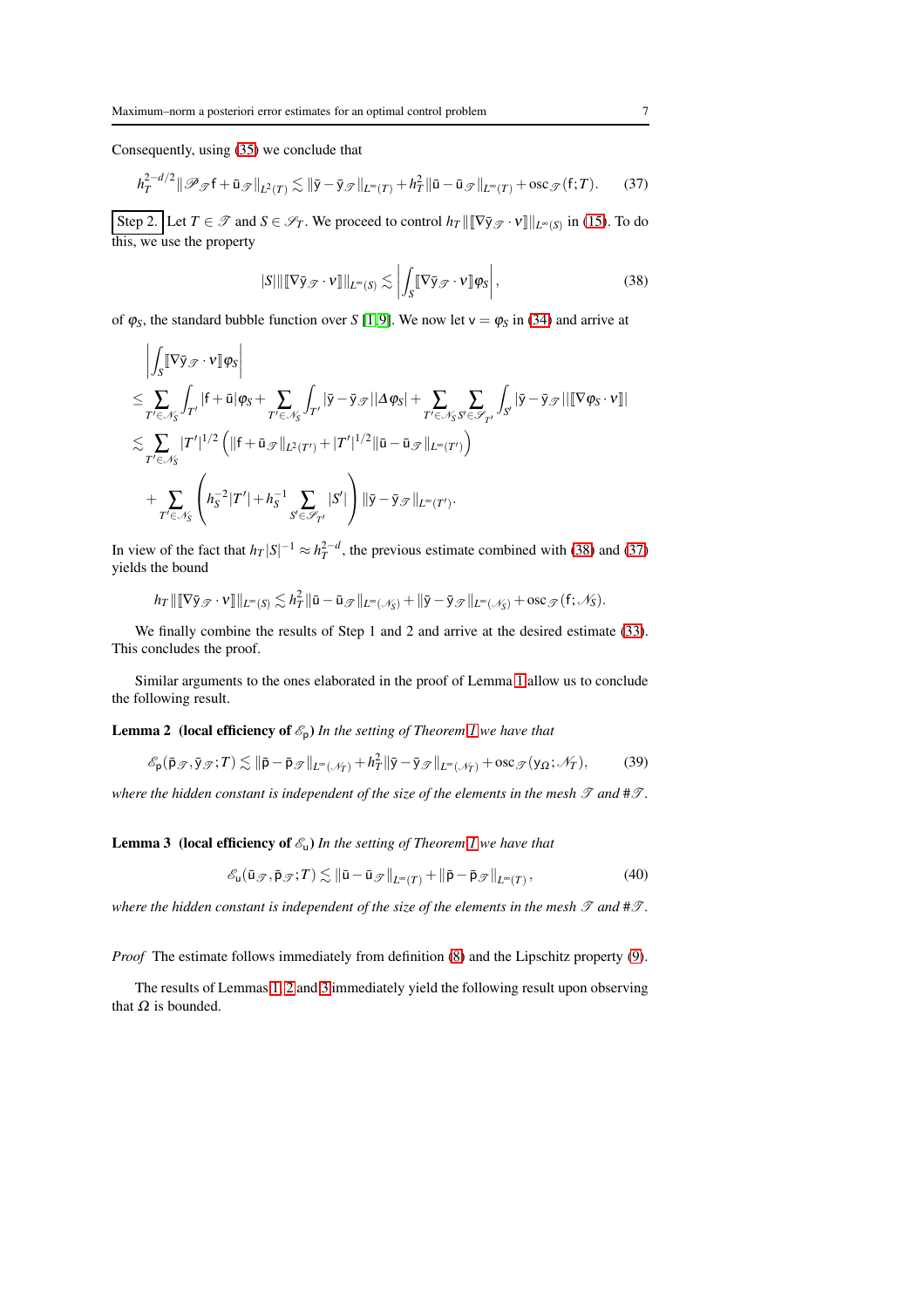Theorem 2 (local and global efficiency of  $\mathscr E$ ) In the setting of Theorem [1](#page-2-4) we have that

$$
\mathcal{E}(\bar{y}_{\mathcal{F}}, \bar{p}_{\mathcal{F}}, \bar{u}_{\mathcal{F}}; T) \lesssim ||\bar{y} - \bar{y}_{\mathcal{F}}||_{L^{\infty}(\mathcal{N}_{T})} + ||\bar{p} - \bar{p}_{\mathcal{F}}||_{L^{\infty}(\mathcal{N}_{T})} + ||\bar{u} - \bar{u}_{\mathcal{F}}||_{L^{\infty}(\mathcal{N}_{T})} + \text{osc}_{\mathcal{F}}(f; \mathcal{N}_{T}) + \text{osc}_{\mathcal{F}}(y_{\Omega}; \mathcal{N}_{T}),
$$
(41)

*and*

$$
\mathscr{E}(\bar{\mathsf{y}}_{\mathscr{T}},\bar{\mathsf{p}}_{\mathscr{T}},\bar{\mathsf{u}}_{\mathscr{T}};\mathscr{T}) \lesssim \| (e_{\bar{\mathsf{y}}},e_{\bar{\mathsf{p}}},e_{\bar{\mathsf{u}}}) \|_{\Omega} + \max_{T \in \mathscr{T}} \mathrm{osc}_{\mathscr{T}}(f;\mathscr{N}_T) + \max_{T \in \mathscr{T}} \mathrm{osc}_{\mathscr{T}}(\mathsf{y}_{\Omega};\mathscr{N}_T), \quad (42)
$$

*where the hidden constants are independent of the size of the elements in the mesh*  $\mathscr T$  *and* # $\mathscr{T}$ .

## 6 Numerical example

We illustrate the performance of the a posteriori error estimator with a numerical example. We set  $\Omega = (-1,1)^2 \setminus [0,1) \times (-1,0]$ ,  $a = 0$ ,  $b = 1$  and the data f and  $y_{\Omega}$  to be such that, in polar coordinates  $(r, \theta)$  with  $\theta \in [0, 3\pi/2]$ ,

$$
\bar{y} = (1 - r^2 \cos^2(\theta)) (1 - r^2 \sin^2(\theta)) r^{2/3} \sin(2\theta/3)
$$

and

$$
\bar{\mathsf{p}} = \sin(2\pi r \cos(\theta)) \sin(2\pi r \sin(\theta)) r^{2/3} \sin(2\theta/3).
$$

A sequence of adaptively refined meshes was generated from an initial mesh (consisting of 12 congruent triangles) by using a maximum strategy to mark elements for refinement. The number of degrees of freedom Ndof is three times the number of vertices in the mesh. Figure [1](#page-7-0) shows the results and we can observe that, once the mesh has been sufficiently refined, the error and estimator converge at the optimal rate.



<span id="page-7-0"></span>Fig. 1 The error  $\|(e_{\bar{y}},e_{\bar{p}},e_{\bar{u}})\|_{\Omega}$  and the estimator  $\mathscr{E}(\bar{y},\bar{y},\bar{p},\bar{y},\bar{u},\bar{y};\mathscr{T})$  (left) and the 24th adaptively refined mesh (right).